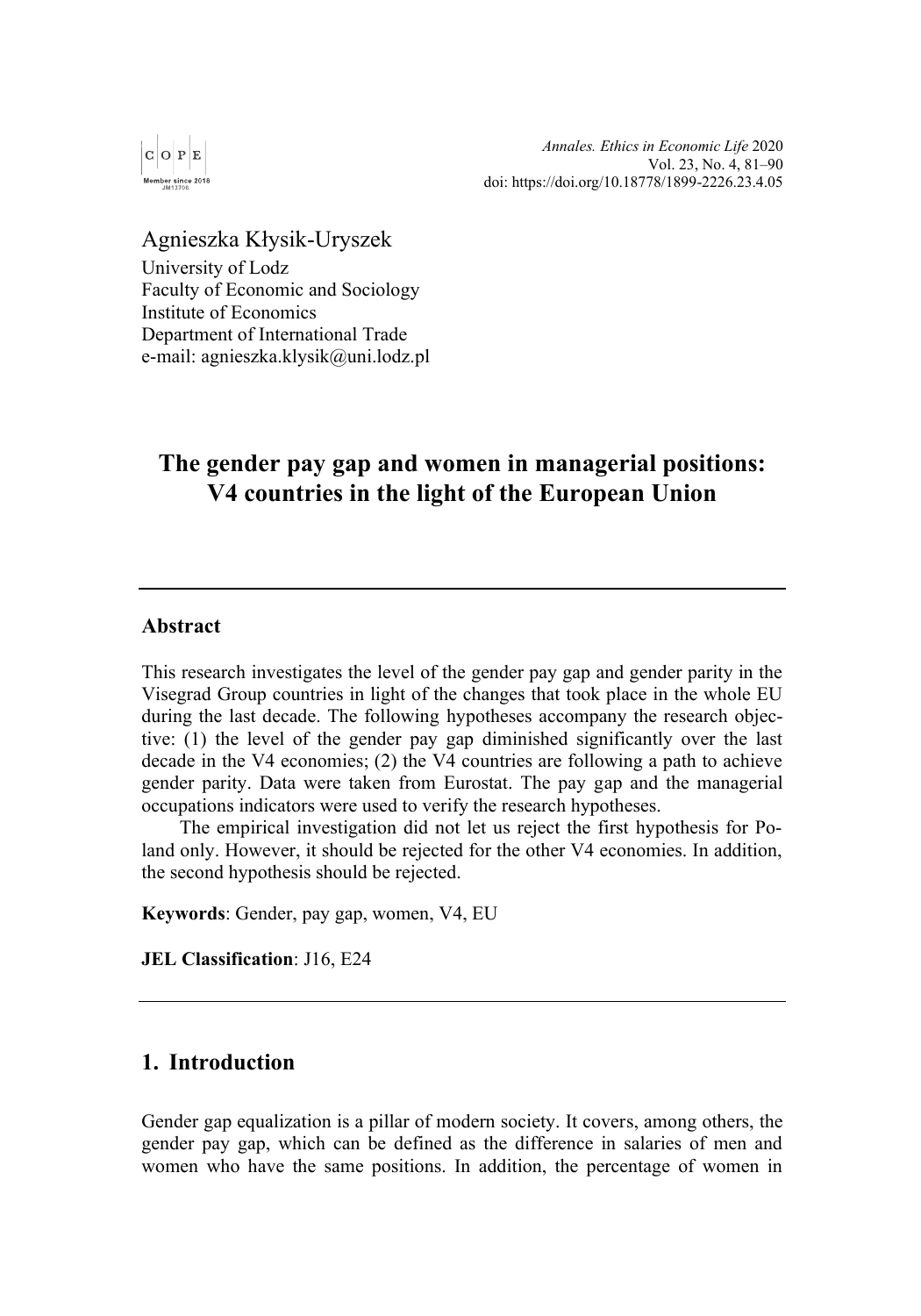managerial positions is a crucial index of the gender gap. We should remember that promotion of gender equality is one of the Sustainable Development Goals.

This research investigates the level of the gender pay gap (GPG) and gender parity in the Visegrad countries (i.e., Czechia, Hungary, Poland, and Slovakia; hereinafter V4) in light of the changes in the EU during the last decade. The following hypotheses accompany the research objective: (1) the gender pay gap shrank significantly over the last decade in the V4 economies; (2) the V4 countries finally achieved gender parity. Data were taken from Eurostat. The pay gap and the managerial occupations indicators were used to verify the research hypotheses.

The article consists of the following parts: after the introduction, the theoretical background and the literature review are presented. These parts are followed by the methodology, data, and empirical investigation. The crucial outcomes are shown in the summary.

#### **2. Theoretical background and literature review**

Equalizing the gender gap, including the gender pay gap and the equal treatment of women and men, are pillars of modern societies. It has been investigated over the last few decades and is well recognized in the literature (see, e.g., Becker, 1957; Becker, 1985; Black and Brainerd, 2004). The promotion of gender equality is one of the Sustainable Development Goals (see[: https://www.un.org/sustainable](https://www.un.org/sustainable%20development/)  [development/\)](https://www.un.org/sustainable%20development/), which is why the gender gap is often analyzed in the context of sustainable development (Domańska, Żukowska & Zajkowski, 2019), for different times, countries, and regions (see, e.g., Marilyn & Olawale, 2017; Bando, 2019; Norrander, 1999), including the EU economies (Fadoš & Bohdalová, 2019; Marcu & Tănase, 2018; Dolado, García-Peñalosa & Tarasonis, 2020), and of course Poland. In Poland, the gender gap has been investigated in the context of the policymaking process (Jakubowska & Kaniasty, 2015) or the benevolence and hostility directed at men and women (Zawisza, Luyt & Zawadzka, 2012), among others. The gender pay gap was also investigated (Oczki, 2016).

Not only was the gender gap measured, but some recommendations concerning different ways to reduce it were proposed (e.g., Ofisi and Lukamba, 2020). There is also an analysis of formal actions undertaken towards gender equality presented in the literature (North, 2010).

The gender pay gap can be defined as the difference in salaries of men and women with the same positions, and it has also been investigated in the literature (see, e.g., Bergmann, 1974; Blau, 1977; Bayard, Hellerstein, Neumark & Troske, 1999). It was analyzed for Europe (Maume, Heymann & Ruppanner, 2019; Aláez-Aller, Longás-García & Ullibarri-Arce, 2011; Arulampalam, Booth & Bryan, 2007), the US (Srinivas, 2007; Blau & Kahn, 2007), and South Africa (Adelekan & Bussin, 2018; Bhorat & Goga, 2013), among others. According to Eurostat, women in the EU are less present in the labor market than men. Thus, the gender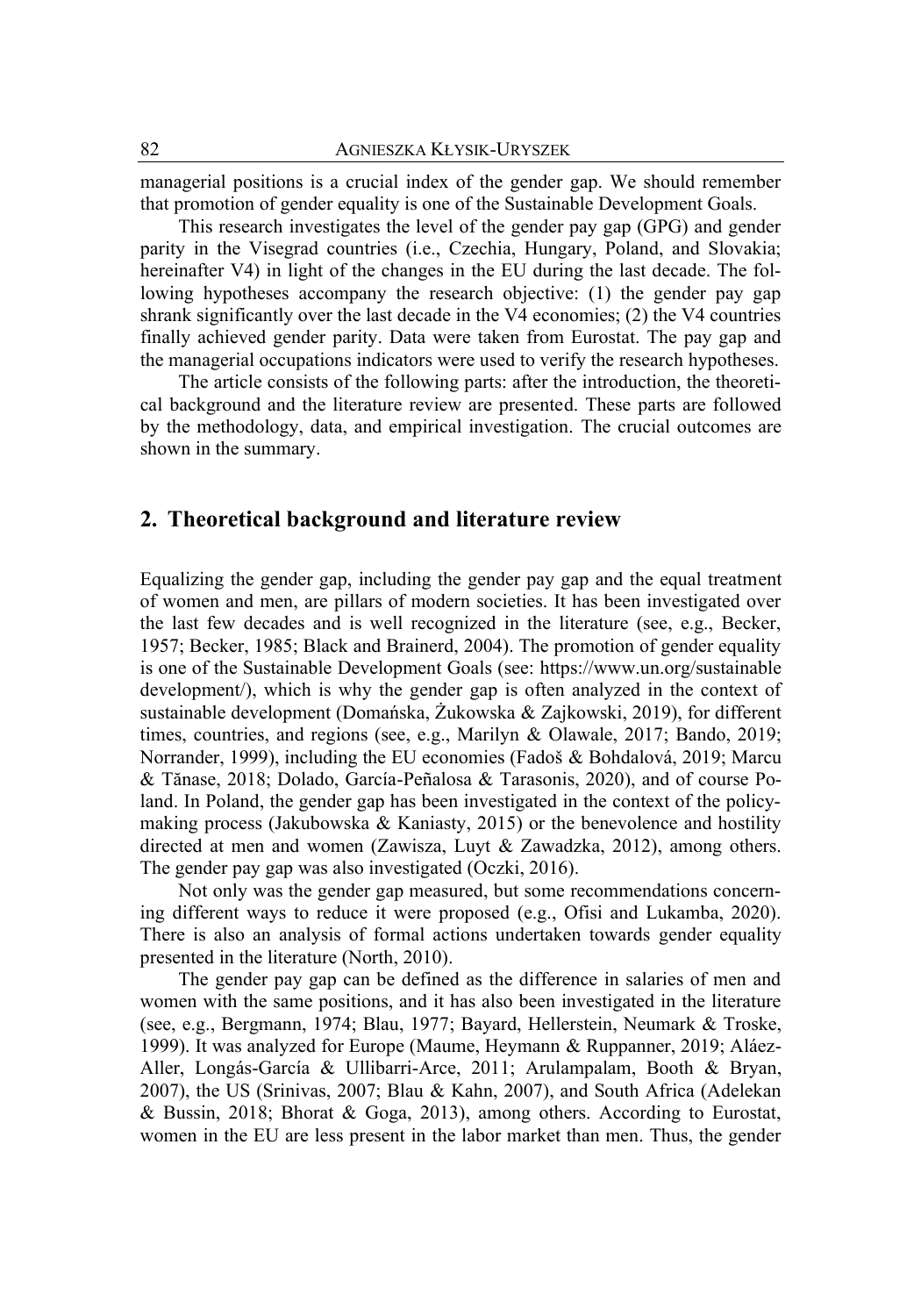employment gap exists and is significant. However, there are differences between EU economies (The gender pay gap situation in the EU, 2020).

The percentage of women in managerial positions is a crucial index of the gender gap, and it has also been investigated in the literature (see, e.g., van Mensvoort, Kraaykamp, Meuleman & van den Brink, 2020; Galy-Badenas and Croucher, 2016). What is particularly interesting is that, according to Eurostat, the largest share of women in managerial positions was recorded in Latvia (45%) and Poland (44%). Bulgaria, Hungary, and Slovenia followed – all with 42% (Women remain outnumbered in management, 2020). It turns out that it is not the old EU countries but the new member states that are the leaders in the percentage of women in managerial positions.

The above situation prompts a detailed analysis of the gender pay gap level and women's employment in managerial positions in recent years in the V4 economies against the background of the whole European Union. It is obvious, however, that the above-mentioned indicators do not represent a holistic approach. For instance, they neither address nor explain any qualitative inequalities in the labor market. However, being aware of these shortcomings, we decided to focus on these qualitative, calculative, and internationally comparable indexes to build a background for future, more detailed research.

### **3. Research method and data**

Data were taken from the Eurostat databases, which makes the research comparable in time and space. The analysis covers yearly data between 2010 and 2020, allowing us to investigate the changes in the gender pay gap and the share of women in managerial positions over the last decade.

Two different indicators were used in this research. The first one is the unadjusted gender pay gap (see: Leythienne & Ronkowski, 2018), which describes the difference between the salaries of men and women in a given economy and a given period. More specifically, this indicator combines gender differences in earnings, for the same work (or work of equal value), with the impact of differences in the average characteristics of men and women in the labor market. It can be calculated as follows:

$$
uGPG = \frac{A-B}{A} \tag{1}
$$

where:

 $\mu GPG$  – the unadjusted gender pay gap,

- *A* the mean gross hourly earnings of men,
- *B* the mean gross hourly earnings of women.

This indicator is a subject for further, detailed decompositions (Leythienne & Ronkowski, 2018).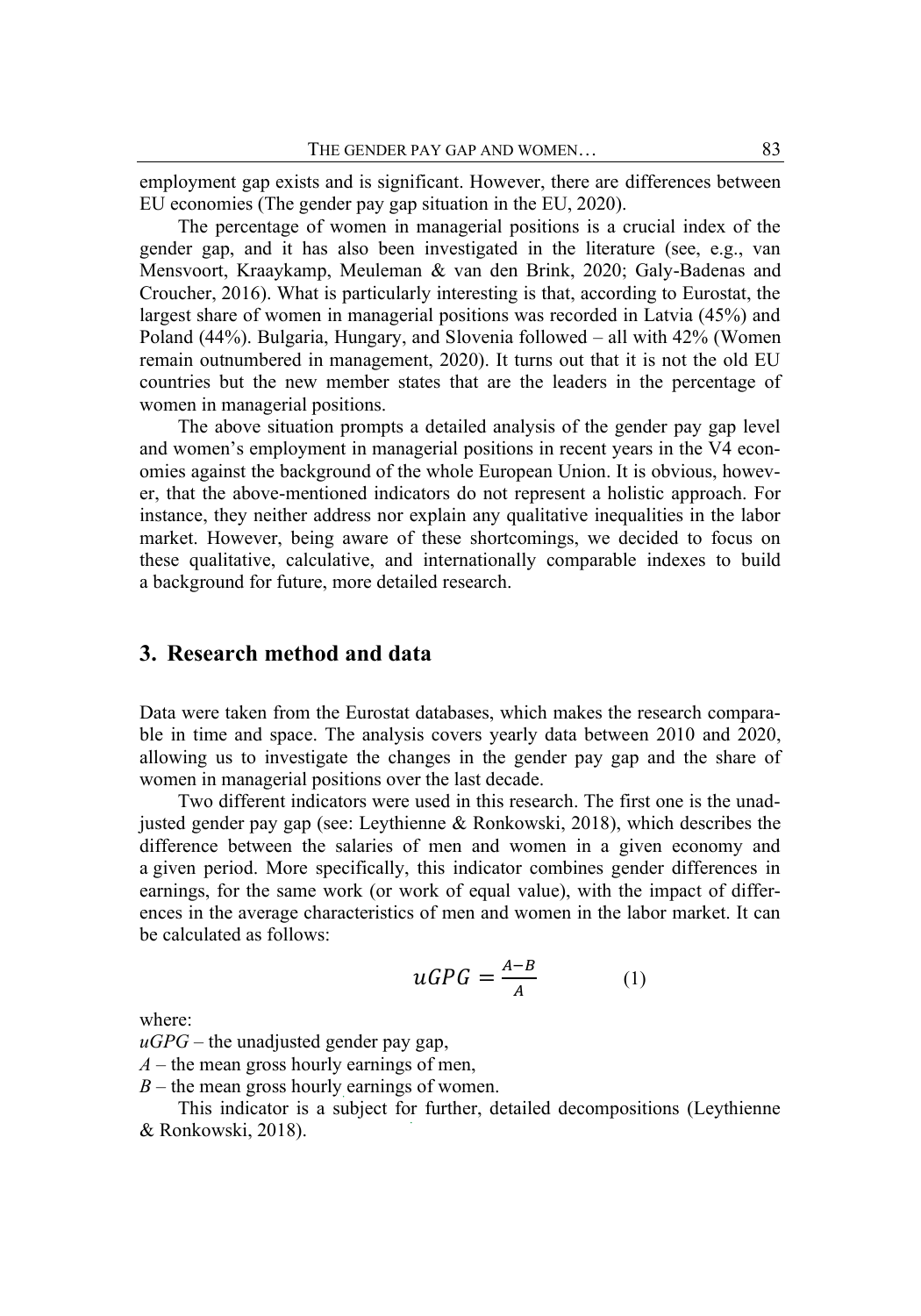We are aware that the Gender Pay Gap (as a quantitative method) does not explain the causes of the wage gap between men and women. We are also aware that, to a certain extent, we have simplified the recognition of the anachronistic nature of the qualitative differences. Simultaneous qualitative studies should support the outcomes of the GPG. They could focus on the occupational availability of both genders or the social roles assigned to them. However, we decided to use the GPG as it provides data on the size of the existing gender differences between the salaries of men and women. Additionally, as they are easy to interpret, they could be a subject for international comparisons in time and space.

The second indicator is access to *managerial occupations* (AMO), defined as the percentage of women executive positions as a share of all employed people in that group. The AMO indicator supports the outcomes of the GPG and makes the analysis more comprehensive. It can be calculated as follows:

$$
AMO = \frac{c}{D} \tag{2}
$$

where:

*AMO* – access to managerial occupations,

*C* – the number of managerial positions occupied by women,

*D* – the number of total managerial positions.

Decompositions of these indicators for different ages for Poland and the EU average were used in the empirical study. Additionally, we conducted detailed research on every EU member state for 2010 and 2020 to investigate the changes in the whole of the EU in the field of gender (in)equality. Additionally, simple statistical measures were used to formally describe the empirical results: the average, standard deviation, and the coefficient of variation.

### **4. Empirical investigation**

The empirical investigations started by analyzing the gender pay gap in all EU economies (including the UK) for 2010 and 2019. The average data for the whole EU and the eurozone were also analyzed. The details are presented in Table 1, which contains data on the difference in the salaries of women and men (in percent) of each country. The ranking position of each economy is also shown.

The average gender pay gap decreased in the EU (and in the eurozone) by 1.7 percentage points (and 2.1 pp. in the eurozone), which is undoubtedly a positive change. However, the differences among particular countries were enormous. In 2010, the lowest pay gap was observed in Slovenia – only 0.9%, while in 2019, the most equal earnings were noticed in Luxembourg, where women earned 1.3% less than men. The worst situation was detected in Estonia, where the GPG reached almost 28% in 2010 and 22% in 2019.

What is particularly surprising is that, generally, the differences among the EU economies increased. The standard deviation value for 2010 was 6.5 pp., rising to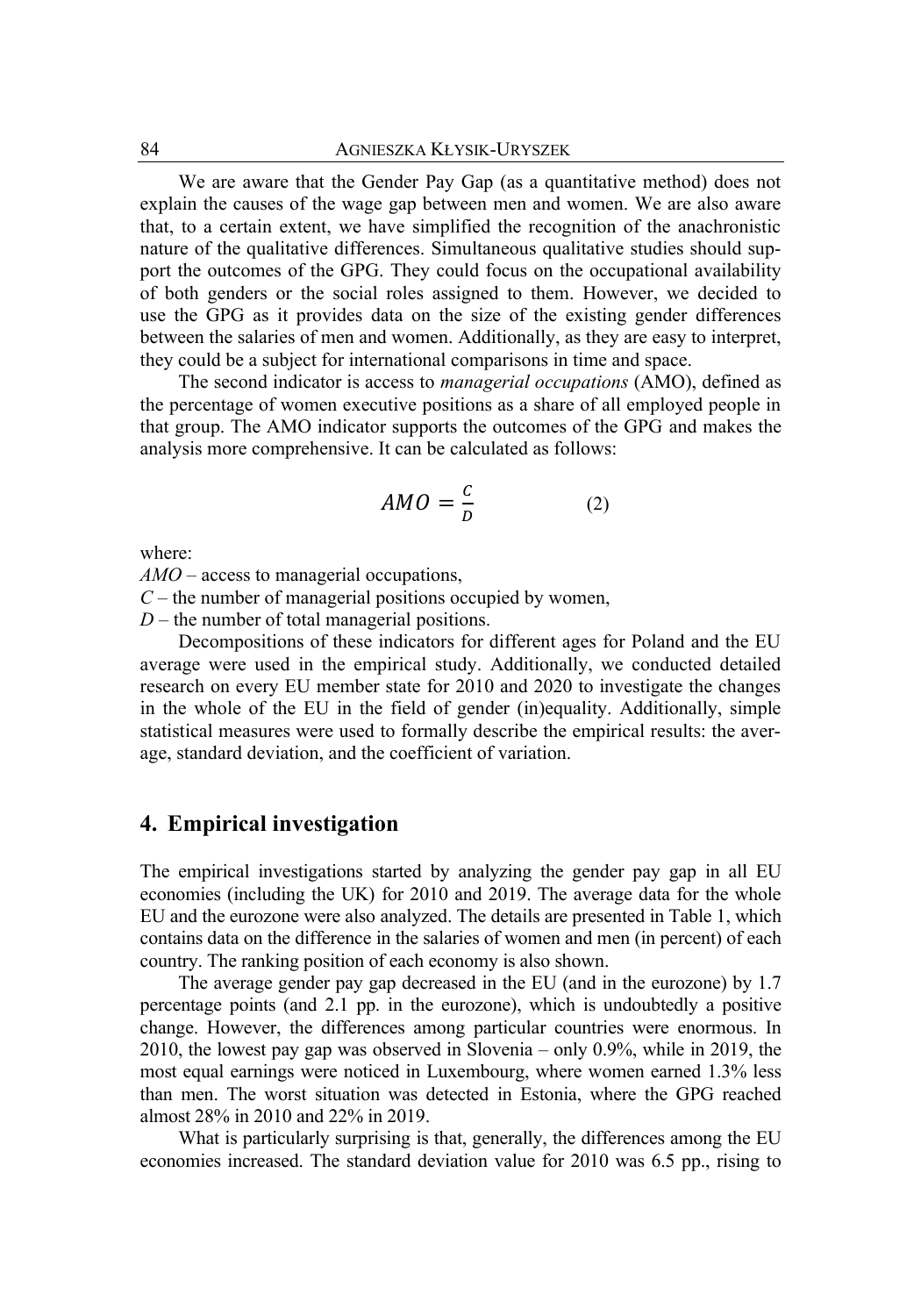8.2 pp. The coefficient of variation increased from 45% of the average GPG in 2010 to 63%. The gender pay gap in the EU was characterized by strong (and rising) variation in the investigated period.

|                 |      | 2010           |                | 2019           | difference |                   |  |
|-----------------|------|----------------|----------------|----------------|------------|-------------------|--|
|                 | in % | ranking        | in %           | ranking        | in pp.     | Change in ranking |  |
| EU              | 15.8 | ---            | 14.1           | ---            | $-1.7$     |                   |  |
| Eurozone        | 17.0 | ---            | 14.9           | $---$          | $-2.1$     | ---               |  |
| Luxembourg      | 8.7  | 6              | 1.3            | $\mathbf{1}$   | $-7.4$     | 5                 |  |
| Romania         | 8.8  | $\overline{7}$ | 3.3            | $\overline{2}$ | $-5.5$     | 5                 |  |
| Italy           | 5.3  | $\overline{3}$ | 4.7            | 3              | $-0.6$     | $\overline{0}$    |  |
| Belgium         | 10.2 | 8              | 5.8            | $\overline{4}$ | $-4.4$     | $\overline{4}$    |  |
| Slovenia        | 0.9  | $\mathbf{1}$   | 7.9            | 5              | 7.0        | $-4$              |  |
| Poland          | 4.5  | $\overline{2}$ | 8.5            | 6              | 4.0        | $-4$              |  |
| Cyprus          | 16.8 | 18             | 10.1           | $\overline{7}$ | $-6.7$     | 11                |  |
| Greece*         | 15.0 | 13             | 10.4           | 8              | $-4.6$     | 5                 |  |
| Portugal        | 12.8 | 10             | 10.6           | 9              | $-2.2$     | $\mathbf{1}$      |  |
| Ireland*        | 13.9 | 12             | 11.3           | 10             | $-2.6$     | $\overline{2}$    |  |
| Croatia         | 5.7  | $\overline{4}$ | 11.5           | 11             | 5.8        | $-7$              |  |
| Malta           | 7.2  | 5              | 11.6           | 12             | 4.4        | $-7$              |  |
| Sweden          | 15.4 | 14             | 11.8           | 13             | $-3.6$     | $\mathbf{1}$      |  |
| Spain           | 16.2 | 17             | 11.9           | 14             | $-4.3$     | 3                 |  |
| Lithuania       | 11.9 | 9              | 13.3           | 15             | 1.4        | $-6$              |  |
| Denmark         | 17.1 | 19             | 14.0           | 16             | $-3.1$     | 3                 |  |
| <b>Bulgaria</b> | 13.0 | 11             | 14.1           | 17             | 1.1        | $-6$              |  |
| Netherlands     | 17.8 | 21             | 14.6           | 18             | $-3.2$     | 3                 |  |
| France          | 15.6 | 16             | 16.5           | 19             | 0.9        | $-3$              |  |
| Finland         | 20.3 | 23             | 16.6           | 20             | $-3.7$     | 3                 |  |
| Hungary         | 17.6 | 20             | 18.2           | 21             | 0.6        | $-1$              |  |
| Slovakia        | 19.6 | 22             | 18.4           | 22             | $-1.2$     | $\overline{0}$    |  |
| Czechia         | 21.6 | 24             | 18.9           | 23             | $-2.7$     | $\mathbf{1}$      |  |
| Germany         | 22.3 | 25             | 19.2           | 24             | $-3.1$     | $\mathbf{1}$      |  |
| United Kingdom* | 23.3 | 26             | 19.8           | 25             | $-3.5$     | $\mathbf{1}$      |  |
| Austria         | 24.0 | 27             | 19.9           | 26             | $-4.1$     | $\mathbf{1}$      |  |
| Latvia          | 15.5 | 15             | 21.2           | 27             | 5.7        | $-12$             |  |
| Estonia         | 27.7 | 28             | 21.7           | 28             | $-6.0$     | 0                 |  |
| Std. Dev.       | 6.5  | ---            |                | 8.2            |            |                   |  |
| Coef. of var.   | 0.45 | $\sim$         | $\overline{a}$ | 0.63           | $\sim$     | and a             |  |

Table 1. The Gender Pay Gap in EU Economies in 2010 and 2019

\* – data for 2018.

Source: own elaboration based on Eurostat data: [earn\_gr\_gpgr2] (accessed: October 25, 2020)

The ranking is very diverse. The top and bottom of the hierarchy include both new and old EU member states. The performance of all EU countries seems better than Eurozone economies, which means that, on average, non-Euro countries see more equal payments among men and women.

Poland ranked second in 2010, with an index amounting to 4.5%, and sixth in 2019, with a value of 8.5%. The evaluation of these facts is ambiguous – unfortu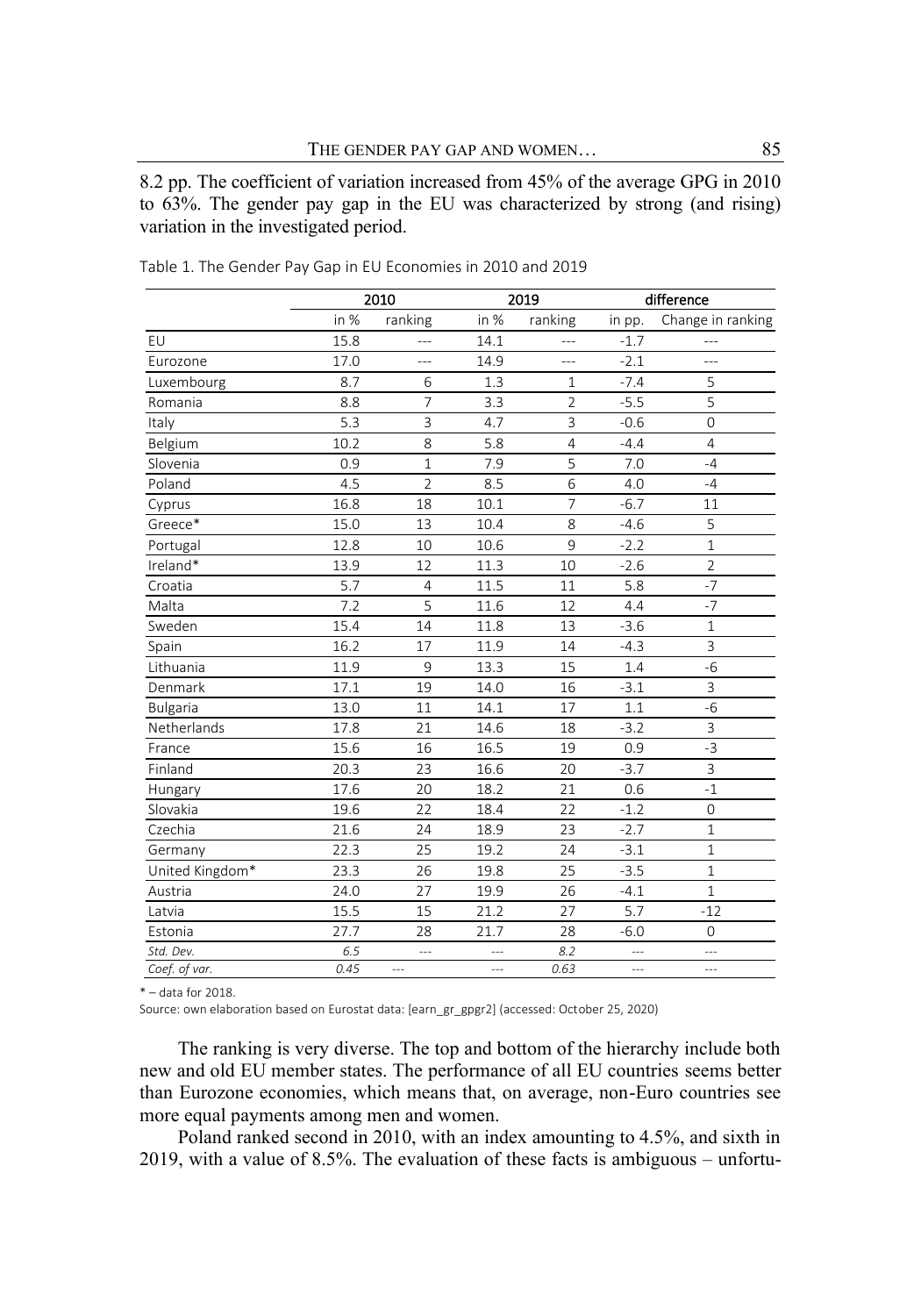nately, the gender pay gap deteriorated; however, Poland still maintains a high ranking, as it is among the best countries in the EU. It is also a leader among the V4 countries, but the disparities call for a deeper analysis of the gender gap in Poland and the other Visegrad Group countries. Table 2 presents detailed yearly data on the gender pay gap in the V4 countries in the light of the EU and eurozone (as Slovakia belongs to the eurozone).

|                 | 2010 | 2011 | 2012 | 2013 | 2014 | 2015 | 2016 | 2017 | 2018 | 2019 |
|-----------------|------|------|------|------|------|------|------|------|------|------|
| EU              | 15.8 | 16.2 | 16.4 | 16.0 | 15.7 | 15.5 | 15.1 | 14.6 | 14.4 | 14.1 |
| <b>Furozone</b> | 17.0 | 17.3 | 17.6 | 17.1 | 16.8 | 16.5 | 16.2 | 15.7 | 15.3 | 14.9 |
| Poland          | 4.5  | 5.5  | 6.4  | 7.1  | 7.7  | 7.3  | 7.1  | 7.0  | 8.5  | 8.5  |
| Hungary         | 17.6 | 18.0 | 20.1 | 18.4 | 15.1 | 14.0 | 14.0 | 15.9 | 14.2 | 18.2 |
| Czechia         | 21.6 | 22.6 | 22.5 | 22.3 | 22.5 | 22.5 | 21.5 | 21.1 | 20.1 | 18.9 |
| Slovakia        | 19.6 | 20.1 | 20.8 | 18.8 | 19.7 | 19.7 | 19.2 | 20.1 | 19.8 | 18.4 |
| Average         | 15.8 | 16.6 | 17.5 | 16.7 | 16.3 | 15.9 | 15.5 | 16.0 | 15.7 | 16.0 |
| Std. Dev.       | 7.7  | 7.6  | 7.4  | 6.6  | 6.5  | 6.7  | 6.4  | 6.4  | 5.5  | 5.0  |
| Coef. of var.   | 0.49 | 0.46 | 0.43 | 0.40 | 0.40 | 0.42 | 0.41 | 0.40 | 0.35 | 0.31 |

Table 2. The Gender Pay Gap in V4 countries in the light of the EU (in %)

Source: own elaboration based on Eurostat data [earn\_gr\_gpgr2] (accessed: October 25, 2020)

Analysis of the data presented in Table 2 shows that Poland remained a leader, with the lowest GPG index among all the V4 countries during the whole analyzed period. However, the payment inequalities deteriorated most significantly – from 4.5% in 2010 to 8.5% in 2020. During the same period, the GPG in Slovakia remained relatively stable (at an average level of around 19.6%). It fell slightly in Czechia (from 21.6% in 2010 to 18.9% in 2019), and it fluctuated in Hungary (20.8% in 2012, 14% in 2015 and 2016, and 18.2% in 2019).

The next step of the research was to investigate the share of women employed in managerial positions in the V4 economies. The total data (regardless of the age of the employees) is presented in Table 3.

|               | 2010 | 2011 | 2012 | 2013 | 2014 | 2015 | 2016 | 2017 | 2018 | 2019 |
|---------------|------|------|------|------|------|------|------|------|------|------|
| EU            | 33.3 | 32.7 | 32.8 | 32.1 | 31.7 | 31.9 | 32.6 | 32.6 | 33.0 | 33.5 |
| Eurozone      | 33.4 | 32.1 | 32.2 | 31.2 | 30.6 | 30.4 | 31.3 | 31.3 | 31.6 | 32.1 |
| Poland        | 35.6 | 38.0 | 37.8 | 37.8 | 38.8 | 40.2 | 41.2 | 41.2 | 42.5 | 43.0 |
| Hungary       | 36.5 | 40.4 | 38.9 | 40.8 | 39.8 | 40.5 | 39.4 | 39.3 | 38.6 | 38.9 |
| Czechia       | 27.7 | 25.7 | 26.2 | 27.2 | 27.9 | 29.5 | 25.4 | 24.7 | 26.8 | 26.8 |
| Slovakia      | 34.6 | 30.9 | 33.2 | 32.7 | 30.0 | 31.3 | 35.0 | 32.7 | 32.1 | 33.7 |
| Average       | 33.6 | 33.8 | 34.0 | 34.6 | 34.1 | 35.4 | 35.3 | 34.5 | 35.0 | 35.6 |
| Std. Dev.     | 4.0  | 6.7  | 5.8  | 6.0  | 6.1  | 5.8  | 7.1  | 7.5  | 6.9  | 7.0  |
| Coef. of var. | 0.12 | 0.20 | 0.17 | 0.17 | 0.18 | 0.16 | 0.20 | 0.22 | 0.20 | 0.20 |

Table 3. Women Employed in Managerial Positions (all ages)

Source: own elaboration based on Eurostat data [tqoe1c2] (accessed: October 30, 2020)

Considering the share of women holding managerial positions, Poland became a leader among the V4 countries (overlapping Hungary) in 2016. The index increased from 35.6% in 2010 to 43% in 2019. At the same time, Hungary and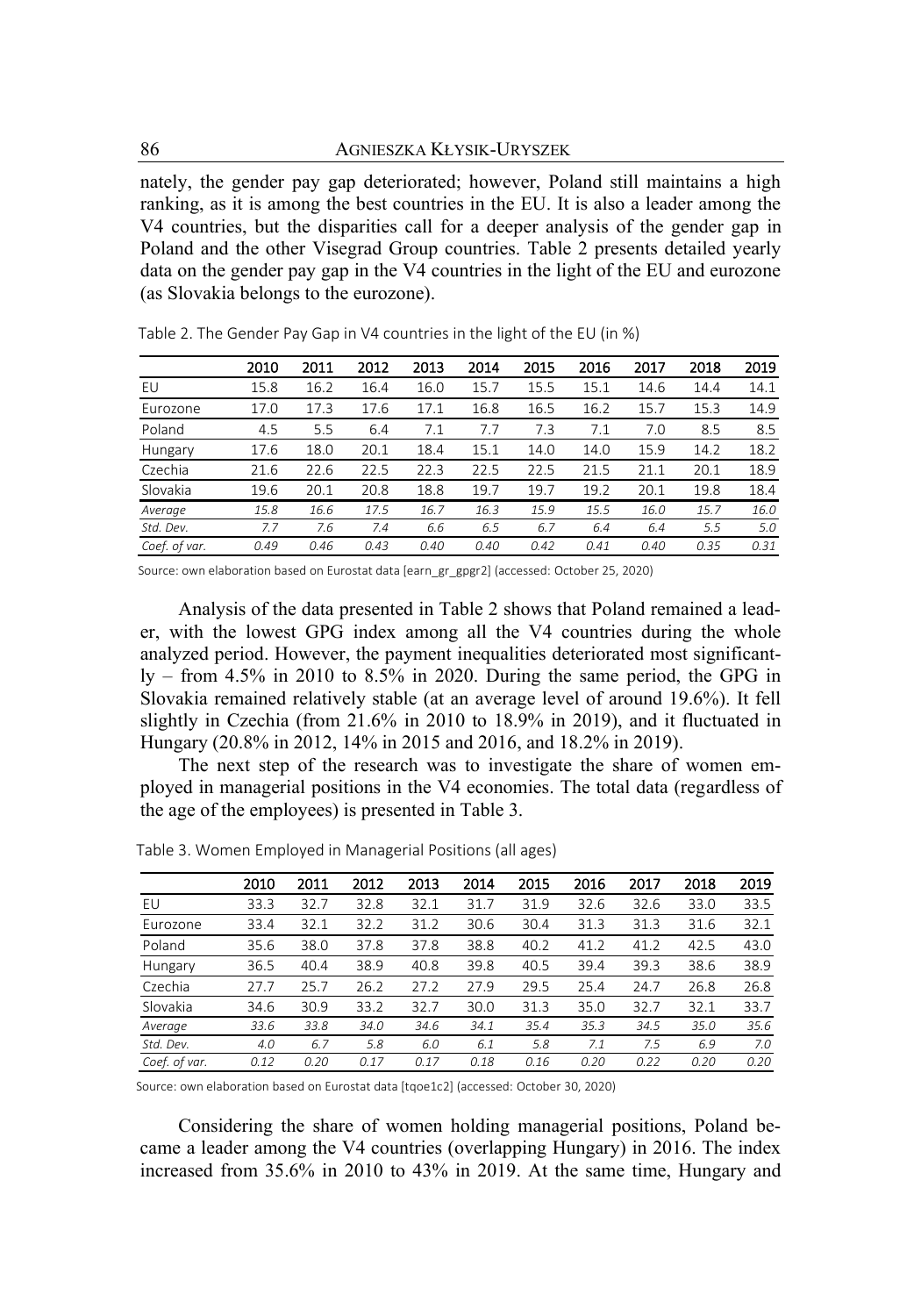Slovakia, which were at a similar starting point (close together with Poland), fluctuated slightly but remained relatively constant – higher for Hungary and lower for Slovakia. Czechia also remained stable, but at a significantly lower level, around 27%, also below the EU average. It is important to highlight that the shares of women employed in managerial positions in Poland, Hungary, and Slovakia were above the EU average. However, it can be concluded that the differences between the V4 countries were significant, confirmed by the standard deviation and coefficient of variation (the variation increased over the last decade).

The next step was to check the employment level of relatively young women in managerial positions. The results are presented in Table 4.

|                 | 2010 | 2011 | 2012 | 2013 | 2014 | 2015 | 2016 | 2017 | 2018 | 2019 |
|-----------------|------|------|------|------|------|------|------|------|------|------|
| EU              | 37.0 | 37.8 | 37.1 | 36.1 | 35.8 | 35.5 | 36.7 | 36.4 | 36.9 | 37.1 |
| <b>Furozone</b> | 37.3 | 37.8 | 37.4 | 35.9 | 35.1 | 34.6 | 35.8 | 35.5 | 36.0 | 36.5 |
| Poland          | 39.1 | 40.3 | 38.9 | 39.4 | 39.7 | 40.9 | 44.0 | 42.5 | 44.0 | 43.8 |
| Hungary         | 36.6 | 38.0 | 37.7 | 40.5 | 43.4 | 41.0 | 33.6 | 35.1 | 35.8 | 33.2 |
| Czechia         | 30.1 | 25.9 | 24.8 | 27.0 | 30.0 | 30.2 | 24.1 | 25.5 | 31.0 | 29.4 |
| Slovakia        | 35.5 | 29.8 | 33.7 | 35.0 | 32.6 | 34.3 | 34.7 | 33.6 | 31.4 | 35.3 |
| Average         | 35.3 | 33.5 | 33.8 | 35.5 | 36.4 | 36.6 | 34.1 | 34.2 | 35.6 | 35.4 |
| Std. Dev.       | 3.8  | 6.8  | 6.4  | 6.1  | 6.2  | 5.3  | 8.1  | 7.0  | 6.0  | 6.1  |
| Coef. of var.   | 0.11 | 0.20 | 0.19 | 0.17 | 0.17 | 0.14 | 0.24 | 0.20 | 0.17 | 0.17 |

Table 4. Women Employed in Managerial Positions (up to 39 years of age)

Source: own elaboration based on Eurostat data [tqoe1c2] (accessed: October 30, 2020)

Poland was a leader again, exceeding both the other V4 countries and the EU average. Moreover, the increase in the share of young women in managerial positions rose most significantly, from 39% to almost 44%. On average, it is much better than in the whole EU, where it remained stable at around 37%. The data for Hungary fluctuated greatly, like Czechia and Slovakia, but, ultimately, they ended up below their starting points. However, the differences between countries were, on average, smaller than for women of all ages.

To make the picture complete, the employment of women over 50 years in managerial positions was investigated as the last part of the research, and the results are presented in Table 5.

|                 | 2010 | 2011 | 2012 | 2013 | 2014 | 2015 | 2016 | 2017 | 2018 | 2019 |
|-----------------|------|------|------|------|------|------|------|------|------|------|
| EU              | 30.5 | 29.0 | 29.3 | 29.2 | 28.8 | 29.6 | 30.0 | 29.7 | 29.3 | 30.0 |
| <b>Furozone</b> | 30.7 | 27.8 | 28.5 | 28.1 | 27.5 | 27.9 | 28.7 | 28.2 | 27.8 | 28.7 |
| Poland          | 31.8 | 35.7 | 34.8 | 35.4 | 36.9 | 39.2 | 37.3 | 37.9 | 40.5 | 40.0 |
| Hungary         | 33.6 | 42.8 | 37.7 | 41.7 | 42.1 | 46.7 | 44.2 | 41.6 | 42.9 | 41.1 |
| Czechia         | 24.9 | 26.2 | 27.3 | 27.6 | 27.0 | 28.1 | 27.1 | 27.5 | 23.9 | 23.4 |
| Slovakia        | 33.9 | 32.5 | 34.4 | 30.3 | 29.2 | 31.3 | 32.7 | 30.1 | 31.4 | 33.9 |
| Average         | 31.1 | 34.3 | 33.6 | 33.8 | 33.8 | 36.3 | 35.3 | 34.3 | 34.7 | 34.6 |
| Std. Dev.       | 4.2  | 6.9  | 4.4  | 6.2  | 7.0  | 8.3  | 7.2  | 6.6  | 8.7  | 8.1  |
| Coef. of var.   | 0.14 | 0.20 | 0.13 | 0.18 | 0.21 | 0.23 | 0.20 | 0.19 | 0.25 | 0.23 |

Table 5. Women Employed in Managerial Positions (age over 50 years)

Source: own elaboration based on Eurostat data [tqoe1c2] (accessed: October 30, 2020)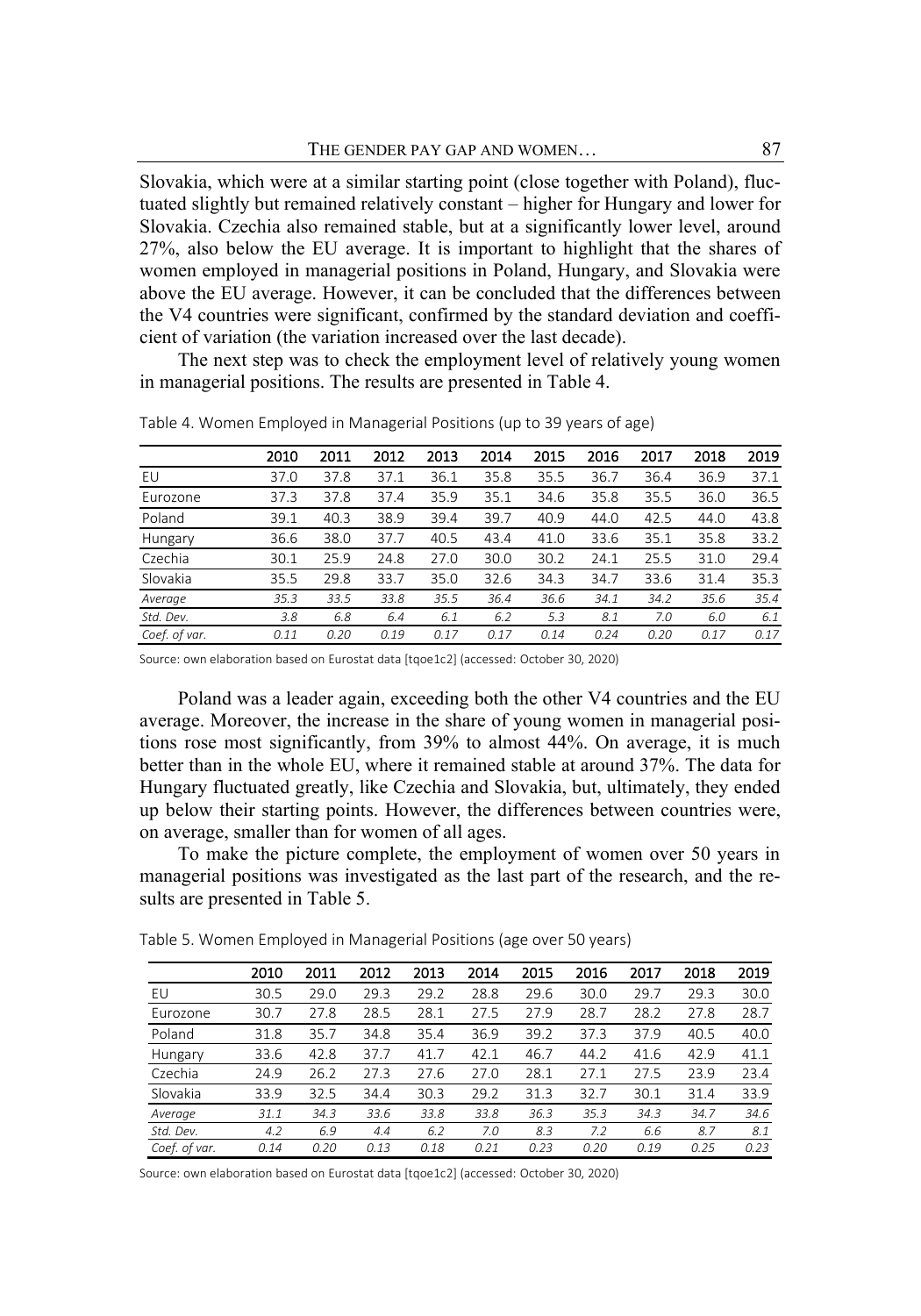It is important to note that the situation is different when it comes to women over 50. Hungary recorded the best performance, followed by Poland and Slovakia. Although Slovakia was a leader at the beginning of the investigated period, in 2010, it lost its position to Hungary and Poland in 2011. Moreover, while the situation in Slovakia was relatively stable throughout the whole period, in Hungary and Poland, the share increased. Czechia's performance was the worst throughout the entire period. The differences between the V4 countries were significant, verified by the standard deviation values and the coefficient of variation.

### **5. Summary**

The gender pay gap differed significantly in the analyzed period in the V4 economies. Poland recorded the best performance among them, coming second in the European Union in 2010 and sixth in 2019. Unfortunately, the drop in the European ranking was caused by the GPG increase – from 4.5% to 8.5%. In 2019, Hungary, Slovakia, and Czechia were in 21st, 22nd, and 23rd positions, respectively. Their positions in the EU ranking in 2019 were similar. The GPG in these economies oscillated around 18%, far below the EU average.

Poland was also a leader in the employment of women in managerial positions. The share of women (of all ages) among all managers increased from 35.6% in 2010 to 43% in 2019, which was much better than in the EU, on average. Hungary also recorded a higher share than the EU average. However, Czechia and Slovakia were far below the EU average. Similar effects were recorded for relatively young women, i.e., under 40. Slightly different results were obtained for women over 50 years of age. Nevertheless, the Polish and Hungarian economies employed more women in managerial positions than Czechia and Slovakia.

To sum up, we can conclude that Poland presented a good performance, with a relatively low gender pay gap. Additionally, the share of women in managerial positions in Poland rose and was much higher than the EU average. Hungary, Czechia, and Slovakia should improve their performances, especially regarding the gender pay gap, while Czechia and Slovakia should encourage the employment of women in managerial positions.

The empirical investigation did not allow us to reject the first hypothesis for Poland only, although it should be rejected for the other V4 economies. The second hypothesis should be rejected for all countries.

### **References**

*17 Goals to Transform Our World*. (2020). United Nations. [https://www.un.org/](https://www.un.org/sustainabledevelopment/)  [sustainabledevelopment/](https://www.un.org/sustainabledevelopment/) (accessed: October 20, 2020).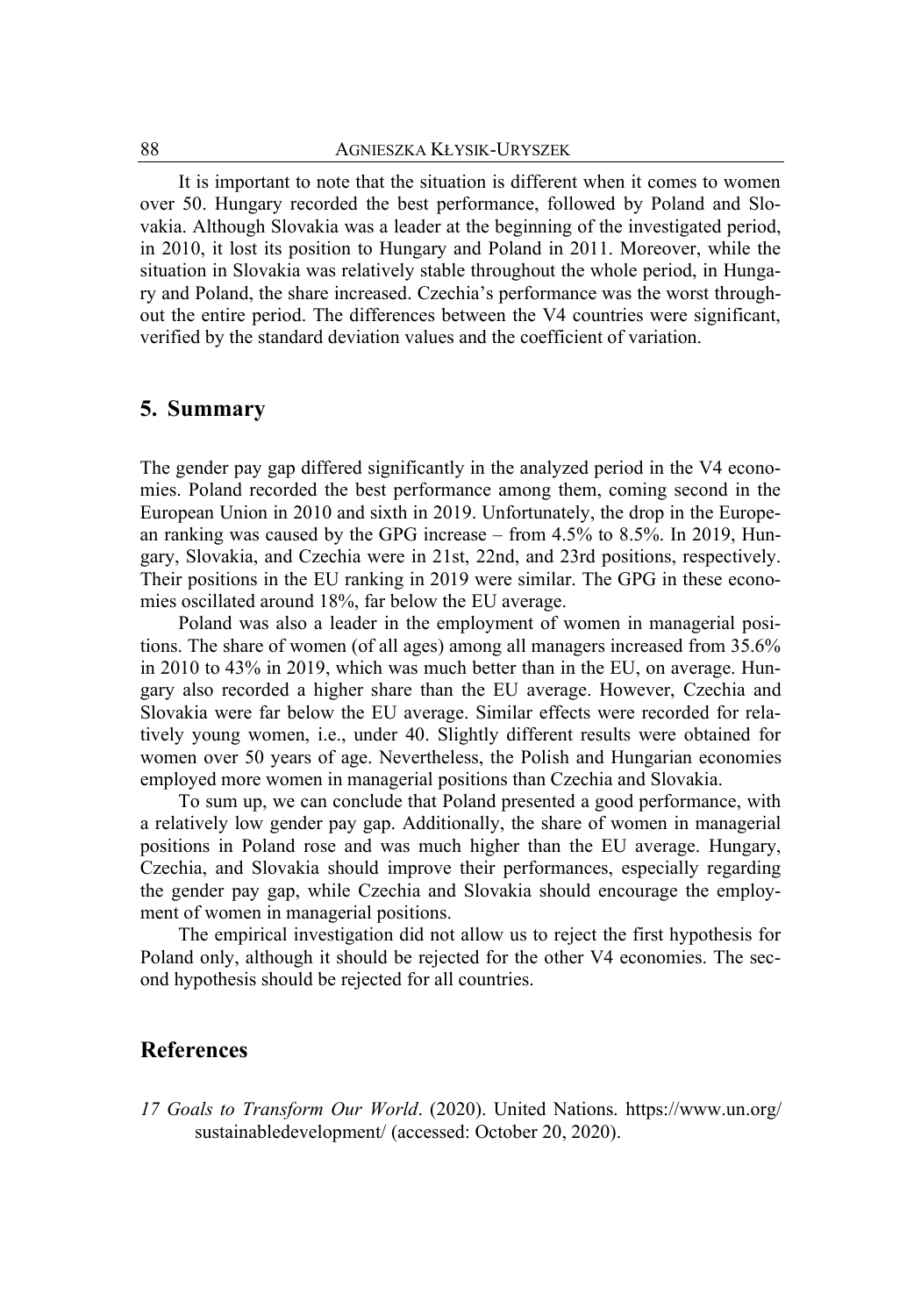- Adelekan, A. M. & Bussin, M. H. R. (2018). Gender Pay Gap in Salary Bands Among Employees in the Formal Sector of South Africa. *SA Journal of Human Resource Management*, 16, article a1018. [https://doi.org/10.4102/](https://doi.org/10.4102/%20sajhrm.v16i0.1018)  [sajhrm.v16i0.1018](https://doi.org/10.4102/%20sajhrm.v16i0.1018)
- Aláez-Aller, R., Longás-García, J. C. & Ullibarri-Arce, M. (2011). Visualising Gender Wage Differences in the European Union. *Gender, Work and Organization*, *18*(suppl. 1), e49-e87.
- Arulampalam, W., Booth, A. L. & Bryan, M. L. (2007). Is There a Glass Ceiling over Europe? Exploring the Gender Pay Gap across the Wage Distribution. *Industrial and Labor Relations Review*, *60*(2), 163–186.
- Bando, R. (2019). Evidence-Based Gender Equality Policy and Pay in Latin America and the Caribbean: Progress and Challenges. *Latin American Economic Review*, *28*(1), 1–23.
- Bayard, K., Hellerstein, J., Neumark, D. & Troske, K. (1999). New Evidence on Sex Segregation and Sex Difference in Wages from Matched Employee-Employer Data. *NBER Working Paper*, 7003.
- Becker, G. S. (1957). *The Economics of Discrimination*, 2nd ed. Chicago: University of Chicago Press.
- Becker, G. S. (1985). Human Capital, Effort, and the Sexual Division Labor. *Journal of Labor Economics*, *3*(1), 33–58.
- Bergmann, B. (1974). Occupational Segregation, Wages, and Profits when Employers Discriminate by Race or Sex. *Eastern Economic Journal*, *1*(2), 103–110.
- Bhorat, H. & Goga, S. (2013). The Gender Wage Gap in Post-Apartheid South Africa: A Re-Examination. *Journal of African Economies*, *22*(5), 827–848.
- Black, S. E. & Brainerd, E. (2004). Importing equality? The Impact of Globalization on Gender Discrimination. *Industrial and Labor Relations Review*, *57*(4), 540–55[9. https://doi.org/10.1177%2F001979390405700404](https://doi.org/10.1177%2F001979390405700404)
- Blau, F. D. (1977). *Equal Pay in the Office*. Lexington, MA: Lexington Books.
- Blau, F. D. & Kahn, L. M. (2007). The Gender Pay Gap: Have Women Gone as far as They Can? *Academy of Management Perspectives*, *21*(1), 7–23.
- Dolado, J. J., García-Peñalosa, C. & Tarasonis, L. (2020). The Changing Nature of Gender Selection into Employment over the Great Recession. *Economic Policy*, *35*(104), 635–677.
- Domańska, A., Żukowska, B. & Zajkowski, R. (2019). Sustainable Development versus Gender Gap – Do Women Matter? *Problemy Ekorozwoju*, *14*(2), 129–142.
- Fadoš, M. & Bohdalová, M. (2019). Unemployment Gender Inequality: Evidence from the 27 European Union Countries. *Eurasian Economic Review*, *9*(3), 349–371.
- Galy-Badenas, F. & Croucher, S. M. (2016). Men and Women in Positions of Responsibility: A Qualitative Analysis of Organizational Readiness in France and Finland. *Journal of Intercultural Communication*, 41.